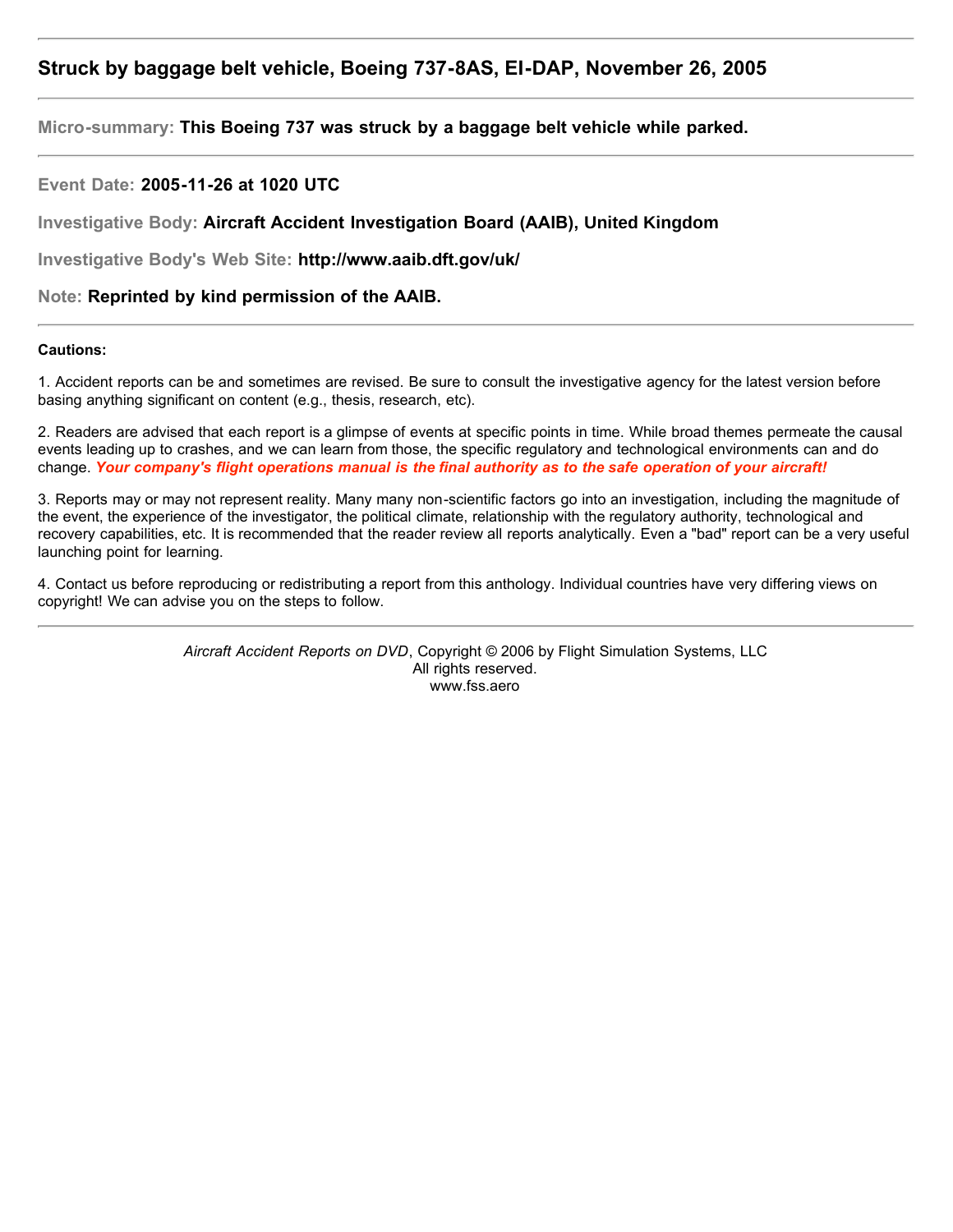#### **INCIDENT**

| <b>Aircraft Type and Registration:</b> | Boeing 737-8AS, EI-DAP                                                                                      |
|----------------------------------------|-------------------------------------------------------------------------------------------------------------|
| No & Type of Engines:                  | 2 CFM 56-7B24 turbofan engines                                                                              |
| <b>Year of Manufacture:</b>            | 2003                                                                                                        |
| Date & Time (UTC):                     | 26 November 2005 at 1020 hrs                                                                                |
| <b>Location:</b>                       | Stand 4 at Glasgow Prestwick Airport                                                                        |
| <b>Type of Flight:</b>                 | Public Transport (Passenger)                                                                                |
| <b>Persons on Board:</b>               | Passengers - 181<br>$Crew - 6$                                                                              |
| Injuries:                              | Crew - None<br>Passengers - None                                                                            |
| <b>Nature of Damage:</b>               | Minor dent in aircraft fuselage and broken radar<br>antenna                                                 |
| <b>Commander's Licence:</b>            | Airline Transport Pilot's Licence                                                                           |
| <b>Commander's Age:</b>                | 39 years                                                                                                    |
| <b>Commander's Flying Experience:</b>  | 10,200 hours (of which 5,000 were on type)<br>Last 90 days - 282 hours<br>Last 28 days - 92 hours           |
| <b>Information Source:</b>             | Report submitted by Airfield Operations Manager and<br>Aircraft Accident Report Form submitted by the pilot |

### **Synopsis**

The aircraft had been parked on Stand 4 and the flight crew had started the normal aircraft shutdown checks. A baggage belt vehicle was being manoeuvred towards the front hold of the aircraft and subsequently struck the fuselage of the aircraft. No one was injured as a result of the incident. The report contains one AAIB Safety Recommendation.

### **Incident description**

The aircraft had been parked on Stand 4 and the flight crew had started their normal aircraft shutdown checks. The ground power was connected, the front hold door was opened and a baggage belt vehicle was being

manoeuvred towards the front hold. As the vehicle approached the aircraft the driver put his foot on the brake, however the pedal went all the way to the floor without slowing the vehicle. The driver tried, but failed, to grasp the hand brake and he reacted by steering the vehicle to the right to avoid the open cargo hold. The conveyer belt, which overhangs the front of the vehicle, struck the aircraft bringing the vehicle to a stop (see Figure 1).

The captain felt the collision and later reported that he was not immediately aware how significant the incident was since he did not receive prompt communication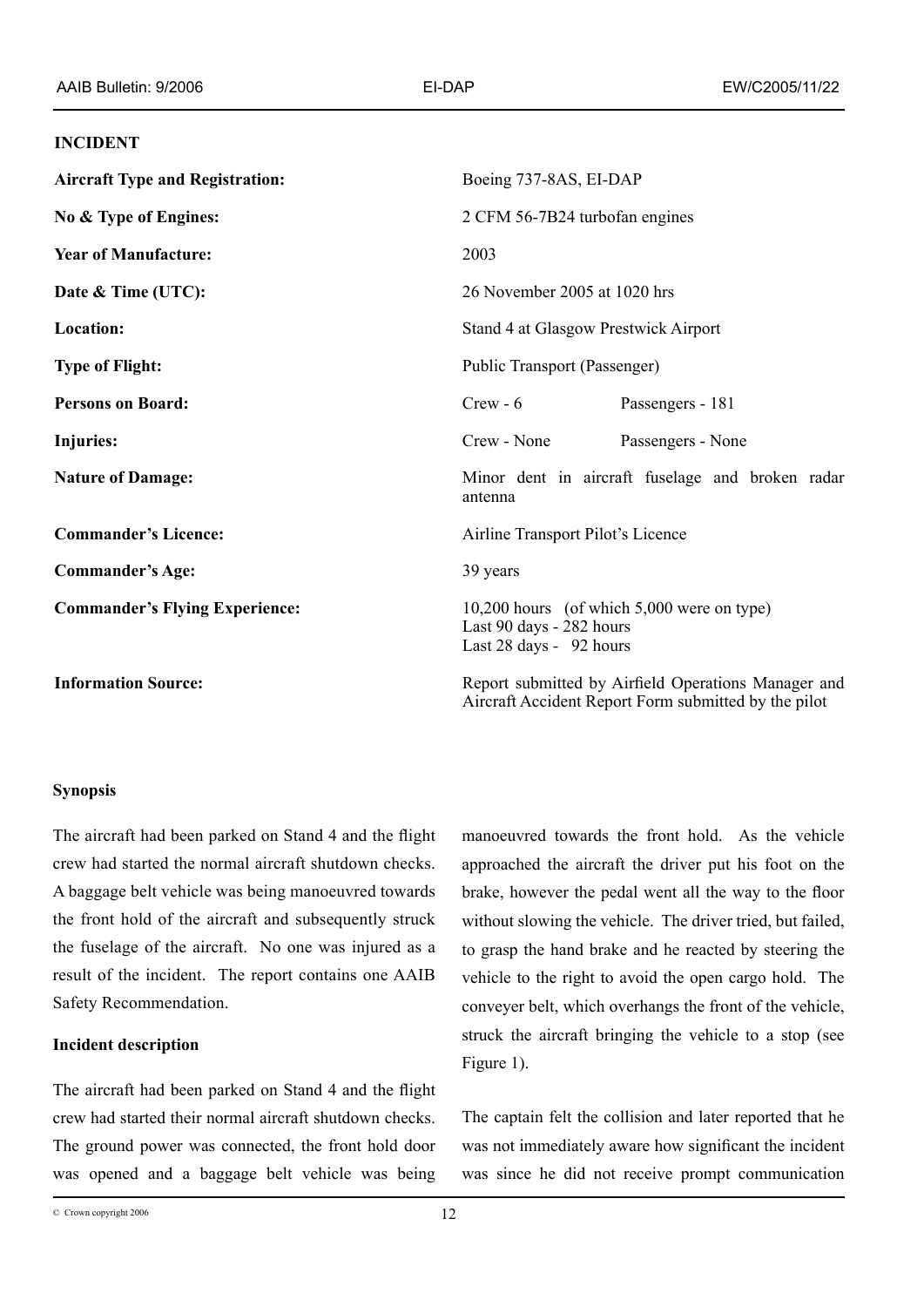





from the ground crew. The captain then opened the flight deck window and was informed by the ground crew that the baggage belt had struck the fuselage. He decided to disembark the passengers using the rear stairs. No one was injured as a result of the incident or the disembarkation.

#### **Emergency response**

Shortly after the collision the ground crew contacted their line manager who arrived promptly and they subsequently telephoned the Motor Transport department. However, it was not until 1040 hrs, around 20 minutes after the collision, that a ground operator, who as part of his job had a mobile patrol function, contacted ATC and made them aware of the situation. An 'Aircraft Ground Incident' was called and the fire services arrived at the scene shortly afterwards.

### **Airfield investigation**

The Airfield Operations Manager, who undertook a comprehensive investigation, including interviews with several key personnel and an independent inspection of the vehicle, provided the AAIB with his report.

#### **Baggage belt vehicle**

The baggage belt vehicle was an Avia Lift model APL 900 Mk1 built in 1982. The vehicle was self propelled and had a cab on the left side and a conveyer belt, which overhung the front of the vehicle, on the right side. The footbrake operated a non-assisted single circuit hydraulic system to drum brakes fitted to the front and rear. The parking brake was hand operated, and this could be used in an emergency should the footbrake fail. The vehicle had automatic transmission with a PARK setting.

### **Ground vehicle maintenance**

Service records indicated that in June 2005 and in September 2004 the vehicle had been given a six month service. In both cases a schedule with 63 maintenance actions was used. The vehicle was maintained by the airport authority and, as such, the inspections were not undertaken by an independent body, however the forms had signatures of both a maintainer and a supervisor. The inspections were in line with the 30 point safety check recommended in CAP 642 . Whilst CAP 642 does not specify how regular the inspections should be, it does state that the frequency of inspections, maintenance and servicing should be appropriate to the type and age of the vehicle used and should be in accordance with the manufacturer's instructions. CAP 642 is not mandatory, but UK airport operators have adopted Safety Management Systems (SMS) in accordance with CAP 168 '*Licencing of Aerodromes*' and CAP 168 makes specific reference to CAP 642 in this regard. The CAA expects airport operators, in the absence of any accepted alternative, to adopt the guidance provided in CAP 642 as part of their SMS.

### **Footnote**

CAP 642 *Airside Safety Management* – the CAA document that provides guidance to aircraft and airport operators on safe operating practices for airside activities.